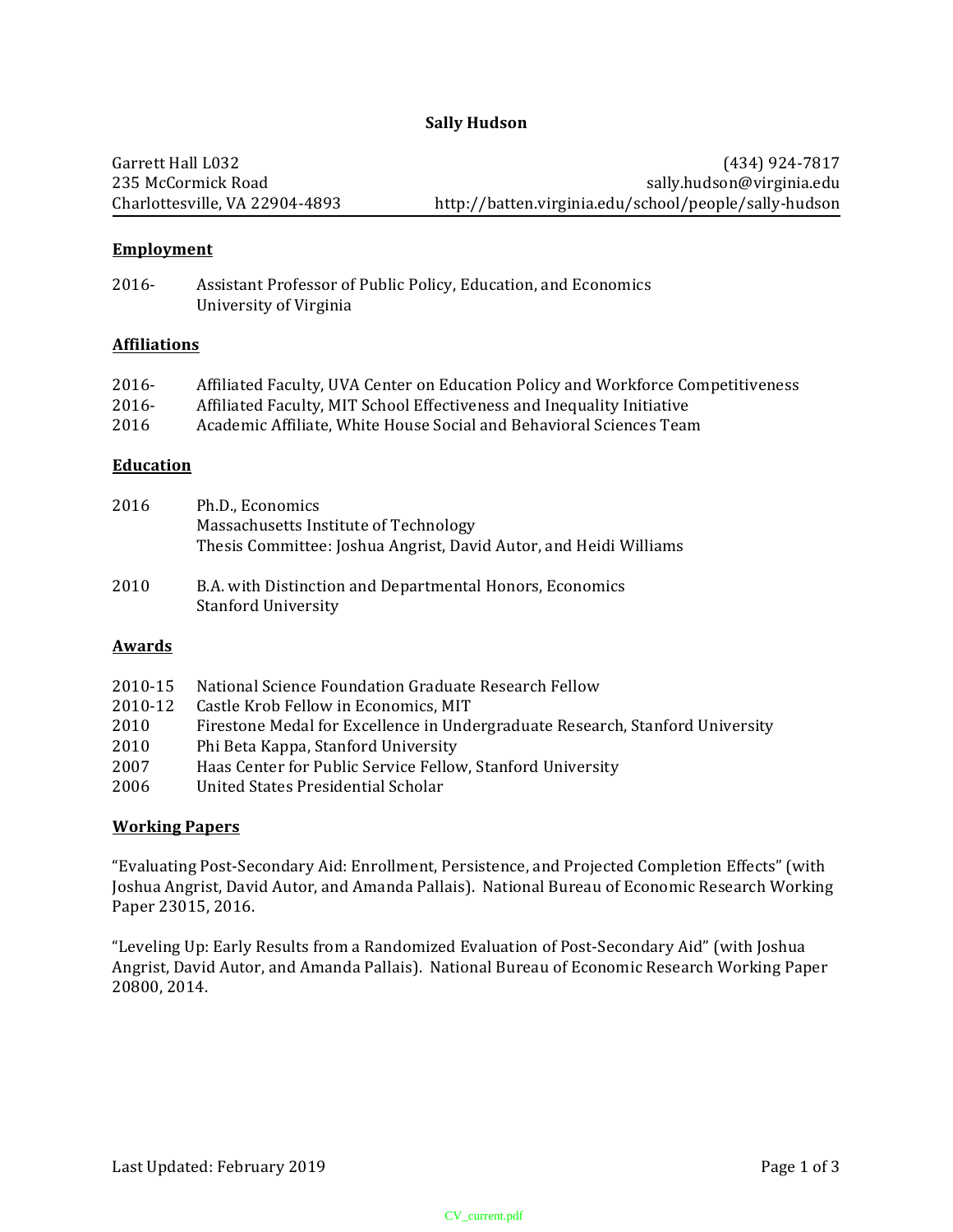# **Publications**

"Evaluating Econometric Evaluations of Post-Secondary Aid" (with Joshua Angrist, David Autor, and Amanda Pallais). American Economic Review: Papers & Proceedings, 105(5), 2015.

# **Research Presentations**

- 2018 Brookings Institute; Susan Thompson Buffett Foundation; The Lab at DC
- 2017 Association for Education Finance and Policy; Federal Reserve Bank of New York; National Bureau of Economic Research Summer Institute; Susan Thompson Buffett Foundation; University of Chicago; University of Nebraska-Lincoln; University of Virginia
- 2016 Consumer Financial Protection Bureau; Duke University; Susan Thompson Buffett Foundation; University of Illinois Urbana-Champaign; University of Chicago Advances in Field Experiments Conference and Summer Institute on Field Experiments; University of Virginia; White House Social and Behavioral Sciences Team

# **Research Grants**

- 2017 J-PAL North America, "Student Debt Forgiveness and Career Counseling: Understanding the Road to Financial Recovery"
- 2017 America Achieves, "Mapping the U.S. Private Scholarship Market" (with Ben Castleman)
- 2015- Susan Thompson Buffett Foundation, "A Randomized Evaluation of Post-Secondary Financial Aid Services" (with Joshua Angrist, David Autor, and Amanda Pallais)
- 2015 MIT Department of Economics George and Obie Shultz Fund

# **Teaching**

| 2018    | Measuring Social Impact, University of Virginia<br>(undergraduate course, lead instructor)         |
|---------|----------------------------------------------------------------------------------------------------|
| 2017-   | Research Methods and Data Analysis II, University of Virginia<br>(masters course, lead instructor) |
| 2016-   | Advanced Impact Evaluation, University of Virginia<br>(doctoral course, lead instructor)           |
| 2013    | Labor Economics, MIT<br>(doctoral course, teaching assistant)                                      |
| 2008-10 | Intermediate Microeconomics, Stanford University<br>(undergraduate course, teaching assistant)     |